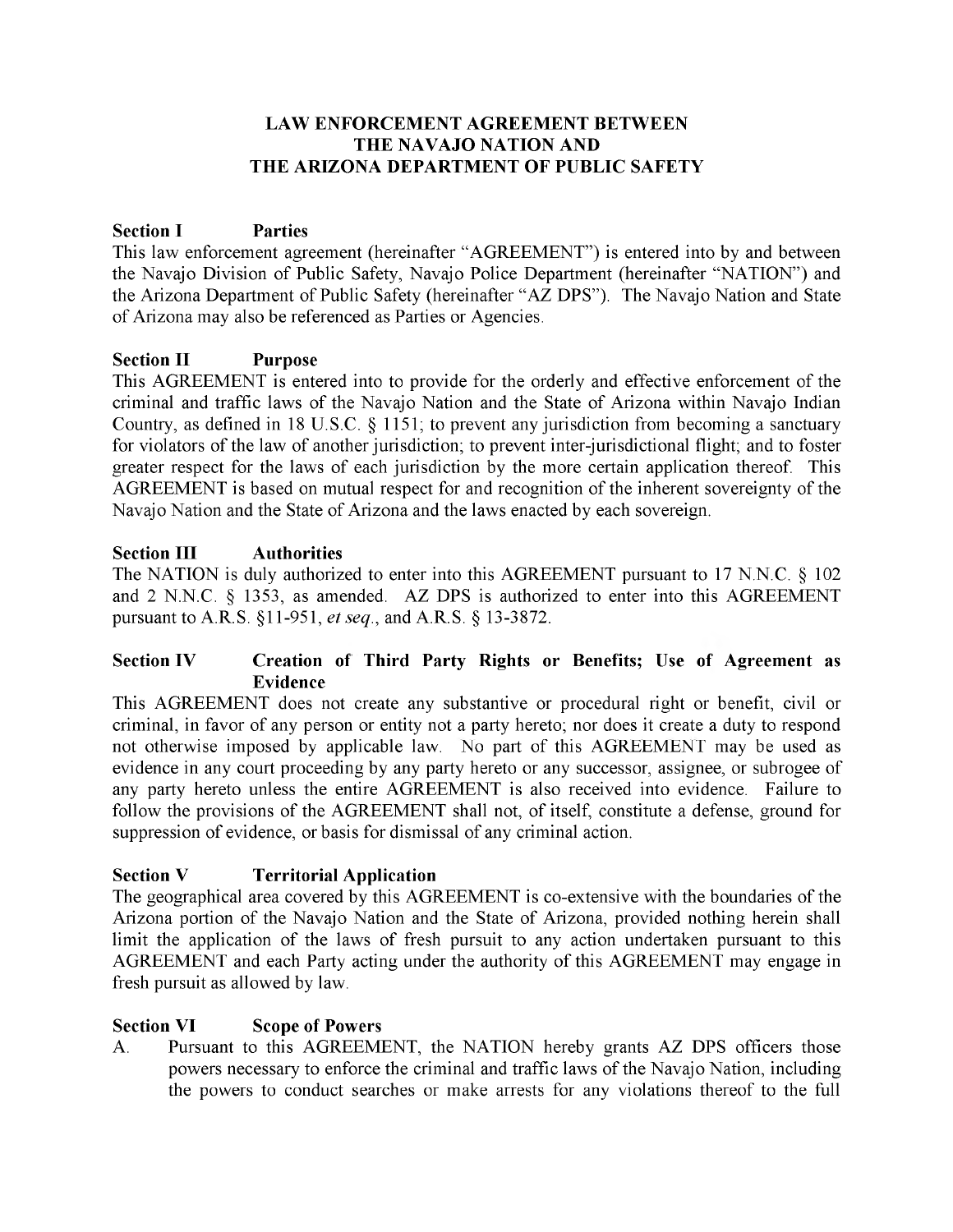extent as allowed by applicable law, hereinafter referred to as "mutual aid law enforcement certification."

B. The Parties to this AGREEMENT recognize and acknowledge that NATION officers are certified through Arizona Peace Officer Standards and Training, and thereby independently "possess and exercise all law enforcement powers of peace officers" in the State of Arizona, *see* A.R.S. §13-3874. Nothing in this AGREEMENT diminishes such authority.

#### **Section VII Application for Certification**

- A. The Director of AZ DPS, or his or her designee, shall complete and submit the NATION's Peace Officer Commission Card form (Exhibit 1) for each AZ DPS officer who is qualified for a mutual aid law enforcement certification. An AZ DPS officer is qualified if he or she completes the required training pursuant to Subsection B, satisfactorily meets all requirements on the Peace Officer Commission Card form, and the Director of DPS, or his or her designee, submits a statement of qualifications that includes certification of a satisfactory background check conducted within the last five years of the date of the application and copies of a currently valid State of Arizona driver's license and a valid Arizona Department of Public Safety law enforcement certification card for each applicant.
- B. AZ DPS officers shall complete a 16-hour training course at the NATION's police academy, or at such other location agreed upon by the Parties, prior to receiving a mutual aid law enforcement certification by the NATION.
- C. The NATION shall, without undue delay, certify each applicant upon determining that the applicant is qualified for mutual aid law enforcement certification. No applicant shall be denied a mutual aid law enforcement certification on the basis of race, creed, sex, or color.
- D. An AZ DPS officer shall remain commissioned under this AGREEMENT unless and until he or she resigns his or her employment as an AZ DPS officer. AZ DPS shall timely notify the NATION of such resignation, and AZ DPS shall return the AZ DPS officer's Navajo mutual law enforcement certification card within ten (10) calendar days of the date of resignation to the official and address shown in Section XXI.
- E. AZ DPS agrees to timely notify the NATION if an AZ DPS officer who holds a Navajo mutual aid law enforcement certification under this AGREEMENT is being considered for termination from AZ DPS employment or has been charged with or convicted of a felony or misdemeanor.
- F. The NATION may, at any time, suspend or revoke any mutual aid law enforcement certification issued pursuant to this AGREEMENT for reasons solely within the NATION's discretion. The NATION shall notify, in writing, the official and address shown in Section XXI of the suspension or revocation of any certified AZ DPS officer. AZ DPS shall return the officer's Navajo mutual law enforcement certification card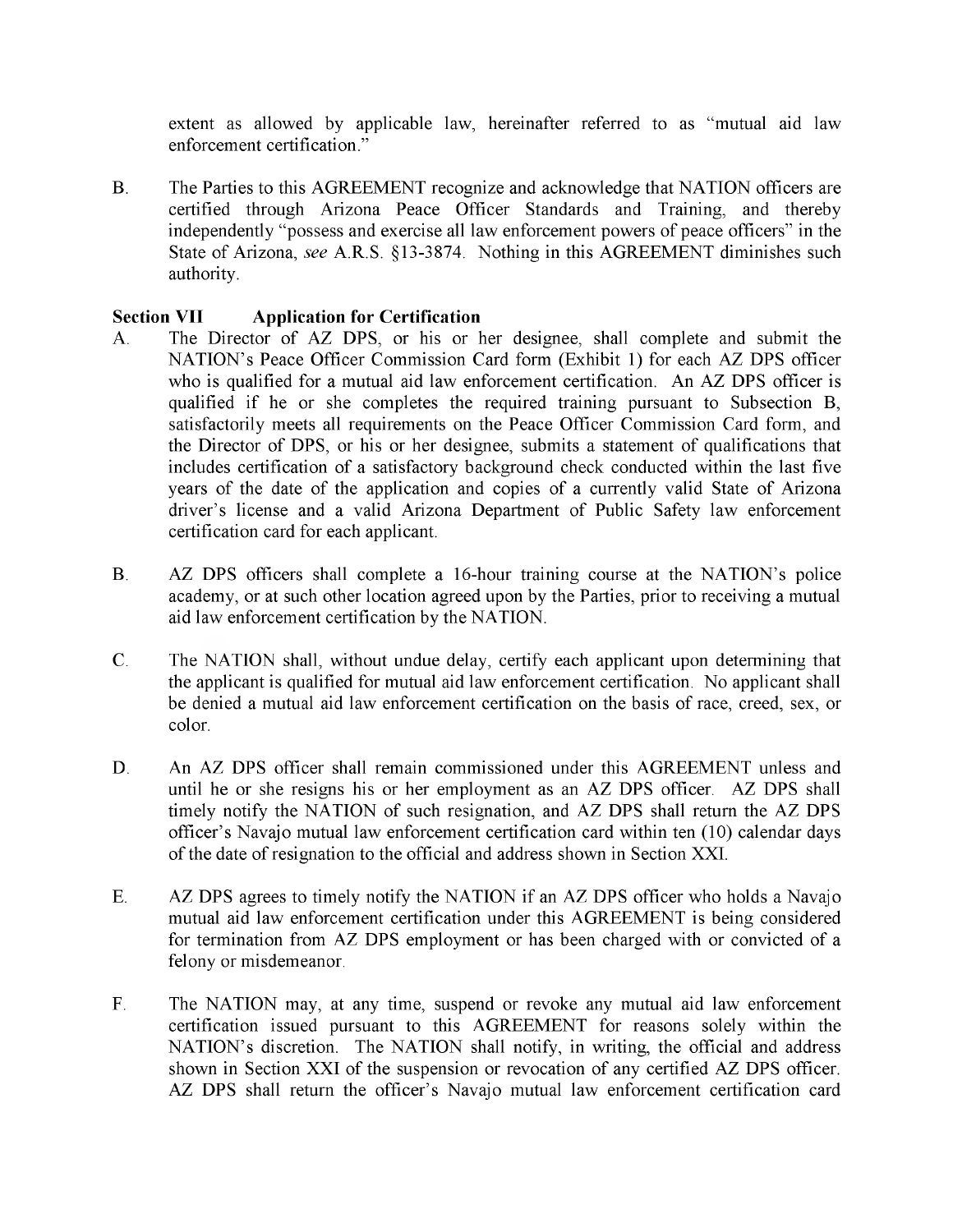within ten (10) calendar days of the date of the suspension or revocation to the official and address shown in Section XXI.

#### **Section VIII Arrest and Custody Procedures**

- A. Indian suspects arrested within the NATION's territorial jurisdiction by any certified AZ DPS officer pursuant to this AGREEMENT shall be immediately taken to the appropriate and nearest NATION detention facility for booking except if the appropriate and nearest NATION detention facility is Shiprock, New Mexico. In this case, an AZ DPS officer shall transfer the Indian suspect to a NATION officer who will transport the suspect to the Shiprock detention facility for booking.
- B. Non-Indian suspects arrested by NATION officers pursuant to this AGREEMENT shall be taken to the appropriate County detention facility for booking in the County in which the arrest occurs.
- C. A NATION officer who arrests any non-Indian shall inform the arrestee of his or her rights as required by federal law.
- D. A certified AZ DPS officer who arrests any Indian within the NATION's territorial jurisdiction under any provision of the NATION's criminal laws shall inform the arrestee of his or her rights relating to criminal law under the Navajo Bill of Rights.
- E. A certified AZ DPS officer who, if authorized by the Bureau of Indian Affairs ("BIA") to enforce federal law, arrests any Indian within the NATION's territorial jurisdiction for any offense under 18 U.S.C. § 1152 or 1153, or any other applicable federal criminal law, shall inform the arrestee of his or her rights as required by federal law. If the AZ DPS officer is not federally commissioned by the BIA, he or she shall hold the suspect until a federally commissioned NATION officer or other federally commissioned officer may inform the suspect of his or her rights as required by federal law.
- F. In the event an arrest is made, or could be made, under 18 U.S.C. § 1152 or 1153 or for any federal felony within the NATION's territorial jurisdiction:
	- 1. by a federally commissioned NATION officer, that officer shall immediately notify a NATION Criminal Investigator or FBI Agent who will then proceed with the case; or
	- 2. by an AZ DPS officer only if federally commissioned, he or she shall immediately notify a NATION Criminal Investigator or FBI Agent who will then proceed with the case.
- G. A certified AZ DPS officer who arrests any Indian within the NATION's territorial jurisdiction shall notify the NATION's police dispatcher, via police radio, of the arrest, obtain a report number, prepare and submit a complete and accurate NATION arrest/booking report, submit the arrest report to the proper NATION police district immediately for processing, forward said information and documents to the proper NATION Prosecutor's Office, and shall honor any Navajo district court subpoena and summons relating to the arrest.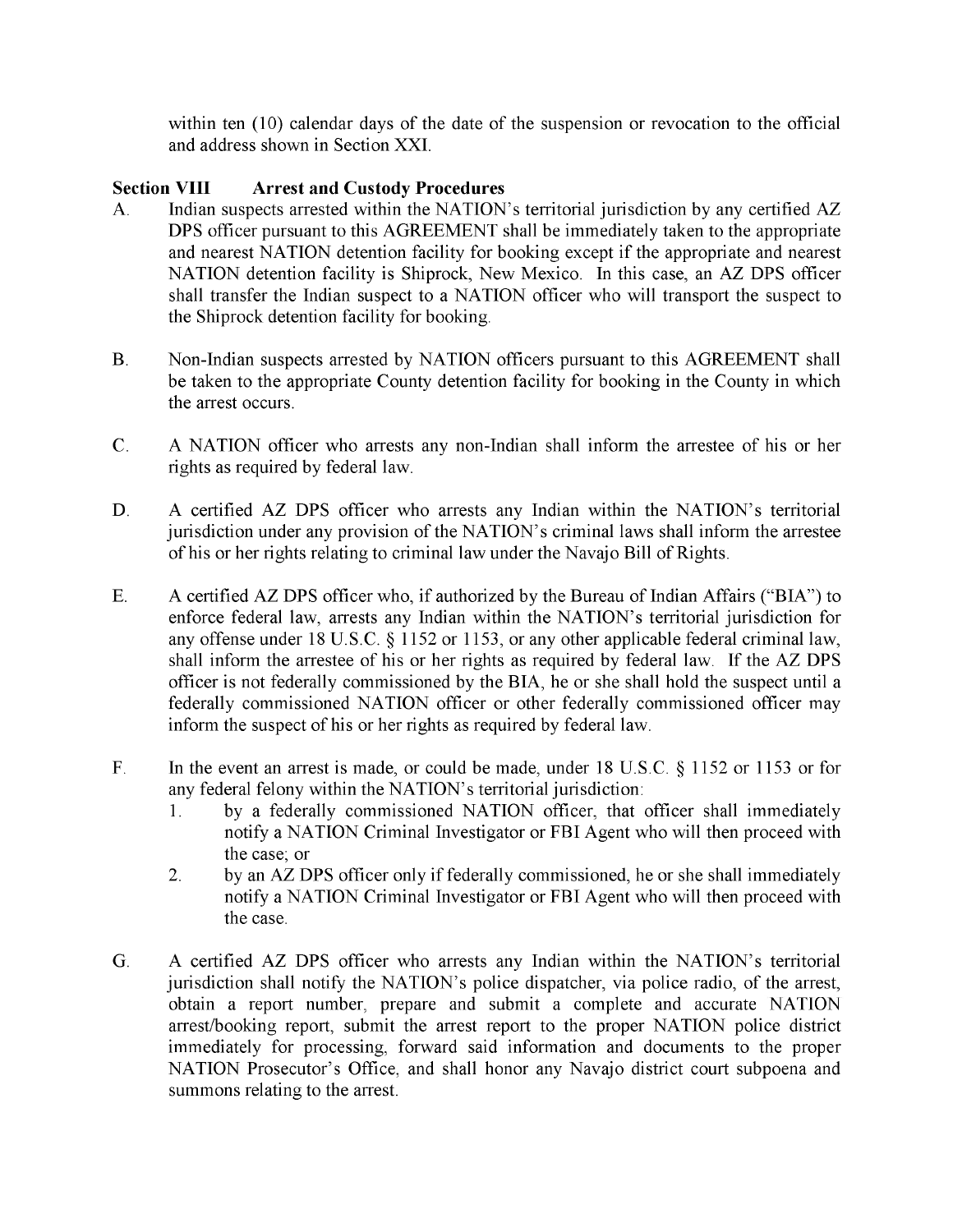H. A NATION officer who arrests a non-Indian pursuant to this AGREEMENT shall notify the nearest sheriff's dispatcher, via police radio, of the arrest, obtain a report number, prepare and submit a complete and accurate sheriff's arrest/booking report, submit the arrest report to the nearest sheriff's facility immediately for processing, forward said information and documents to that county's district attorney, and shall honor any county or magistrate court subpoena and summons relating to the arrest.

# **Section IX Investigations**

All investigations, including searches and seizures, conducted within the applicable territory of this AGREEMENT shall be conducted pursuant to applicable Navajo, Arizona and/or federal law.

#### **Section X Forfeitures**

If, as a result of any investigation within the NATION's territorial jurisdiction in which the NATION and AZ DPS participate together and any tangible items of contraband, including money, are seized from an Indian or non-Indian pursuant to the criminal laws of the Navajo Nation or the State of Arizona, the NATION and AZ DPS shall share in the distribution of any and all items not otherwise legally destroyed or money forfeited as a result of said investigation. Shares and proceeds from the sale of any and all items, including money, will be distributed based on applicable law and the relative contributions of the participating Agencies. Relative contributions will be cooperatively evaluated and determined by participating Agency heads or their authorized delegates.

#### **Section XI Crime Statistics**

The Parties agree that crime statistics arising from arrests and investigations conducted pursuant to this AGREEMENT shall be accounted for and maintained by the Agency in whose jurisdiction the offense was committed.

#### **Section XII Extradition**

Any Indian located within the NATION's territorial jurisdiction who has violated Arizona criminal law and who seeks asylum from prosecution by the State of Arizona shall be extradited pursuant to 17 N.N.C. §§ 1951 *et seq.,* as may be amended, except if the arrest is as a result of fresh pursuit pursuant to Section V of this AGREEMENT.

#### **Section XIII Citations for Traffic Offenses**

- A. A certified AZ DPS officer who effects a stop for a traffic offense within the NATION's territorial jurisdiction on any Indian may issue a written warning or issue a citation into the appropriate Navajo district court or effect an arrest where permitted by Navajo law.
- B. A NATION officer who effects a stop for a traffic offense within the State of Arizona but outside the NATION's territorial jurisdiction on any non-Indian may issue a verbal or written warning or issue a State of Arizona traffic citation or effect an arrest where permitted by Arizona law.

#### **Section XIV Supervision and Control of NATION Officers and AZ DPS Officers**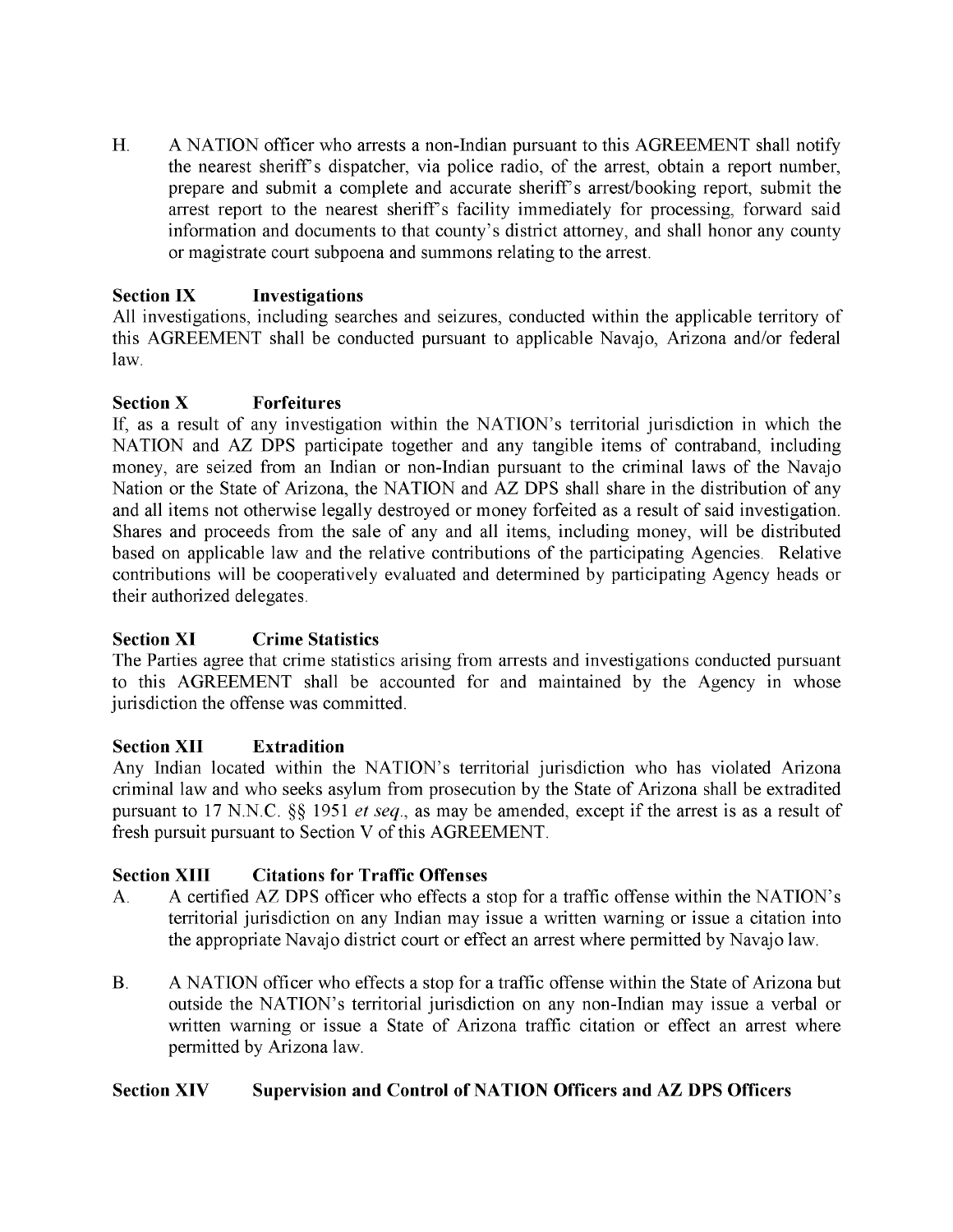NATION officers remain under the ultimate supervision and control of the NATION, but shall take direction from the ranking AZ DPS officer when NATION officers are exercising authority granted pursuant to this AGREEMENT in assistance of AZ DPS officers outside the NATION's territorial jurisdiction. Certified AZ DPS officers shall remain under the ultimate supervision and control of AZ DPS, but shall take direction from the ranking NATION officer when exercising authority granted pursuant to this AGREEMENT in assistance of NATION officers.

## **Section XV Compensation and Benefits of NATION Officers and AZ DPS Officers**

All NATION officers remain employees of the NATION. The NATION shall remain liable for NATION officers' salaries, workers' compensation, and civil liabilities. Each NATION officer shall be deemed to be performing regular duties for the NATION while performing public safety services pursuant to this AGREEMENT. All certified AZ DPS officers remain employees of the State of Arizona. The State of Arizona shall remain liable for all AZ DPS officers' salaries, workers' compensation, and civil liabilities. Each certified AZ DPS officer shall be deemed to be performing regular duties for the State of Arizona while performing public safety services pursuant to this AGREEMENT.

## **Section XVI Dispute Resolution**

In the event of a dispute, claim or controversy ("dispute") arising out of or related to this AGREEMENT, the Parties agree to meet as promptly as possible to informally resolve the dispute in good faith. In the event the Parties are unable to reach informal resolution, either Party, or both, may notify the other in writing of intent to terminate the AGREEMENT in accordance with Section XVIII of this AGREEMENT.

#### **Section XVII** Indemnification

The NATION shall be liable for all acts or failure to act of its Officers acting within the scope of the NATION's employment. The State of Arizona shall be liable for any and all acts or failure to act of certified AZ DPS officers acting within the scope of the State of Arizona's employment.

#### **Section XVIII Duration, Modification and Termination of Agreement**

This AGREEMENT is in effect for a period of five (5) years from the date of signing unless modified or terminated as described below. Renewals of this AGREEMENT may be made, each for a five-year period, with each renewal being completed and approved at least thirty (30) calendar days prior to the expiration of the preceding five-year period. Any amendment to this AGREEMENT may be adopted by an instrument in writing signed by all Parties to this AGREEMENT subject to approval by the appropriate authorities. The NATION or AZ DPS may terminate this agreement upon written notice of at least thirty (30) calendar days prior to the termination date, by certified, return receipt, postal mail. Such written notice shall be forwarded to the Director of DPS for the State of Arizona and to the Chief of Police for the NATION. All parties are hereby on notice that this contract is subject to cancellation for Conflicts of Interest pursuant to A.R.S. § 38-511.

#### **Section XIX Provisions Required in Contracts with Agencies of the State of Arizona** Notwithstanding any provision of the AGREEMENT to the contrary, the NATION agrees to abide by the following terms and provisions that are required for contracts with AZ DPS, a constituent department of the State of Arizona: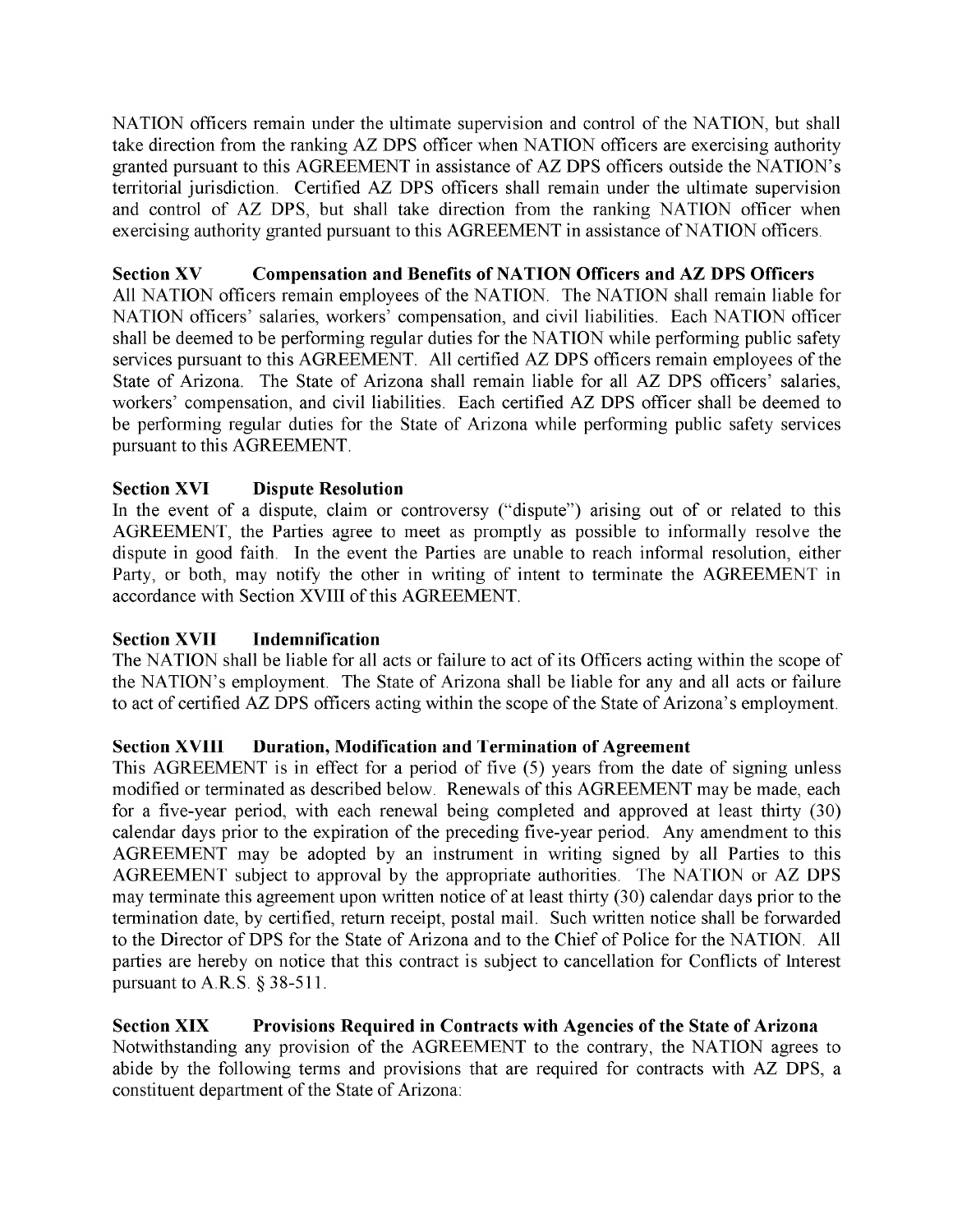- A. The NATION shall retain all data and other records relating to the performance of the AGREEMENT for a period of five years after the completion of the AGREEMENT. All records shall be subject to inspection and audit by the AZ DPS at reasonable times. Upon request, the NATION shall produce a legible copy of any or all such records.
- B. The Parties agree to comply with all applicable state and federal statutes and regulations concerning anti-discrimination practices. This contract is governed by Arizona Executive Order 2009-09.

#### Section XX Sovereign Immunity

Nothing in this AGREEMENT, or in any future amendments, shall be interpreted, either expressly or impliedly, as constituting a waiver of the sovereign immunity of the Navajo Nation or of the State of Arizona.

#### Section XXI Notices

All notices and communications required or permitted under this AGREEMENT shall be in writing and shall either be delivered in person or sent by certified mail, return receipt requested, to the intended recipient at the addresses set forth below (or such other address as a Party may hereafter specify in writing):

| <b>NATION:</b> | Chief of Police                     |
|----------------|-------------------------------------|
|                | Navajo Police Department            |
|                | P.O. Box 3360                       |
|                | Window Rock, AZ 86515-3360          |
|                |                                     |
| <b>AZ DPS:</b> | Director                            |
|                | Arizona Department of Public Safety |
|                | P.O. Box 6638                       |
|                | Phoenix, AZ 85005-6638              |

#### Section XXII Savings Clause

If any provision of this AGREEMENT is held invalid or unenforceable by any court of competent jurisdiction, the remainder shall remain in effect unless terminated as provided herein.

#### Section XXIII Entire Agreement

This AGREEMENT, including any exhibits or other attachments, constitutes the entire terms, conditions and understandings of the Parties hereto. There are no representations or provisions other than those contained herein.

#### Section XXIV Effective Date of Agreement

This AGREEMENT shall become effective on the date the last signature of the appropriate authorities is affixed below. This AGREEMENT may be executed up to four counterparts; each to be treated as the original.